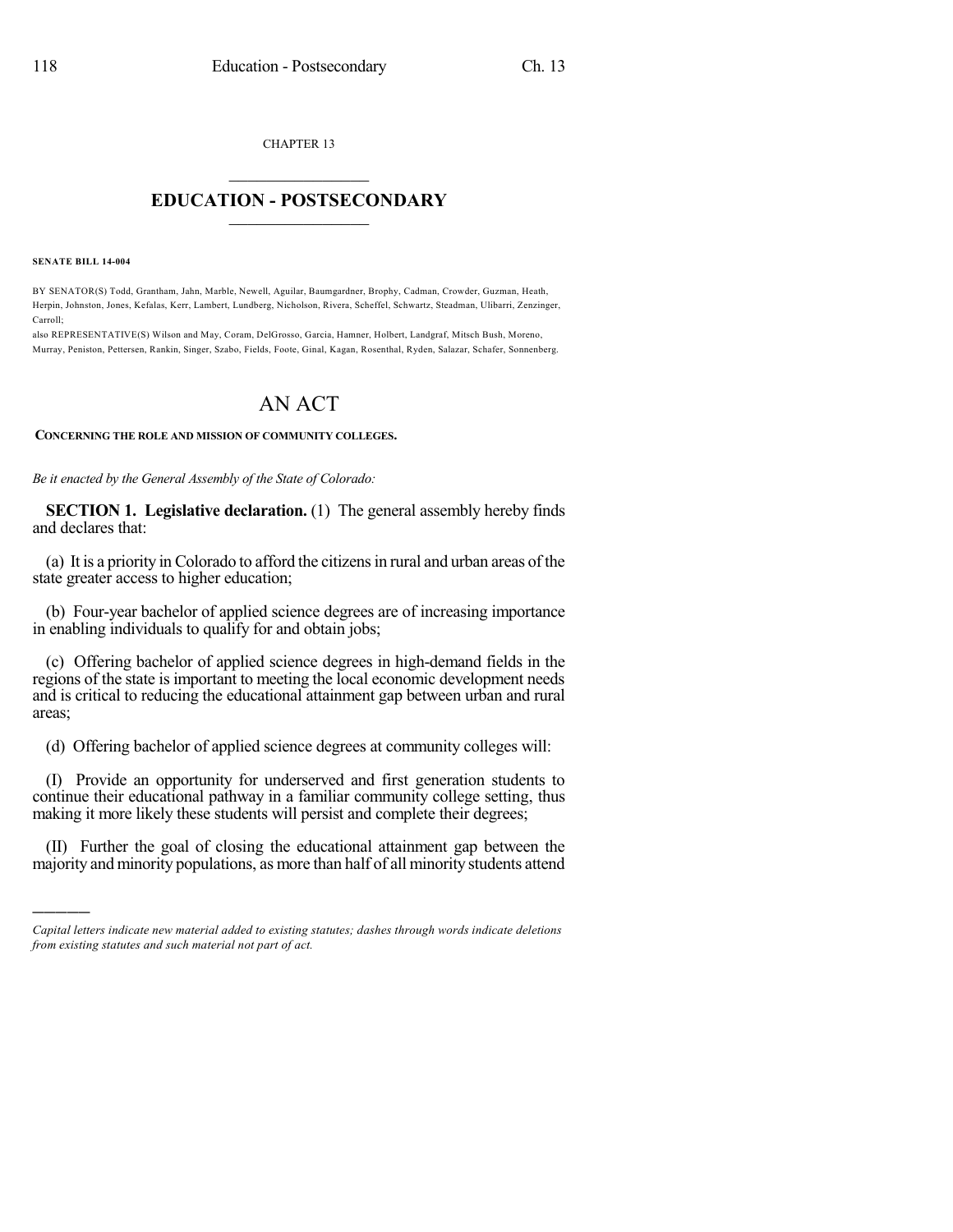community colleges;

(III) Further the Colorado commission on higher education's master plan goal to increase the attainment of high-quality post-secondary credentials across all academic disciplines and throughout Colorado by at least 1,000 new certificates and degrees each year in order to meet the anticipated workforce demands and to enhance accessto, and through, post-secondary education to ensure that the system reflects the changing demographics of the state; and

(IV) Provide affordable access to a four-year degree at a time when the general assembly is concerned about tuition increases and student debt levels.

(2) It is therefore in the best interests of the state of Colorado, with certain limitations, to allow community colleges within the state system to offer four-year bachelor of applied science degrees.

**SECTION 2.** In Colorado Revised Statutes, **amend** 23-60-201 as follows:

**23-60-201. State system of community and technical colleges established localdistrict colleges- role andmission.**There is herebyestablished a state system of community and technical colleges which shall be under the management and jurisdiction of the state board for community colleges and occupational education. The mission of the community colleges shall be to serve Colorado residents who reside in their service areas by offering a broad range of general, personal, vocational CAREER, and technical education programs. EXCEPT AS PROVIDED IN SECTION 23-60-211, each college shall be a two-year college. Each community collegemay offertwo-year degree programs with or without academic designation, AND, UPON APPROVAL OF THE BOARD PURSUANT TO SECTION 23-60-211, MAY OFFER TECHNICAL, CAREER, AND WORKFORCE DEVELOPMENT BACHELOR OF APPLIED SCIENCE DEGREE PROGRAMS. No college shall impose admission requirements upon any student. The objects of the community and technical colleges shall be to provide educational programs to fill the occupational needs of youth and adults in CAREER AND technical and vocational fields, two-year transfer educational programs to qualify students for admission to the junior year at other colleges and universities, basic skills, workforce development, and a broad range of personal and vocational CAREER education for adults, AND TECHNICAL, CAREER, AND WORKFORCE DEVELOPMENT BACHELOR OF APPLIED SCIENCE DEGREE PROGRAMS ESTABLISHED PURSUANT TO SECTION 23-60-211, THAT ADDRESS THE NEEDS OF THE COMMUNITY WITHIN EACH COMMUNITY COLLEGE SERVICE AREA.

**SECTION 3.** In Colorado Revised Statutes, 23-60-211, **add** (4) as follows:

**23-60-211. Degrees.** (4) NOTWITHSTANDING THE PROVISIONS OF SECTION 23-5-129 (6) (b), SUBJECT TO THE APPROVAL OF THE COLORADO COMMISSION ON HIGHER EDUCATION PURSUANT TO SECTION 23-1-133, THE BOARD MAY ESTABLISH AT COMMUNITY COLLEGES WITHIN THE STATE SYSTEM TECHNICAL, CAREER, AND WORKFORCE DEVELOPMENT BACHELOR OF APPLIED SCIENCE DEGREE PROGRAMS. NOTHING IN THIS SECTION SHALL BE CONSTRUED TO ALLOW FOR THE APPROVAL OF BACHELOR OF ARTS OR BACHELOR OF SCIENCE DEGREE PROGRAMS.

**SECTION 4.** In Colorado Revised Statutes, **add** 23-1-133 as follows: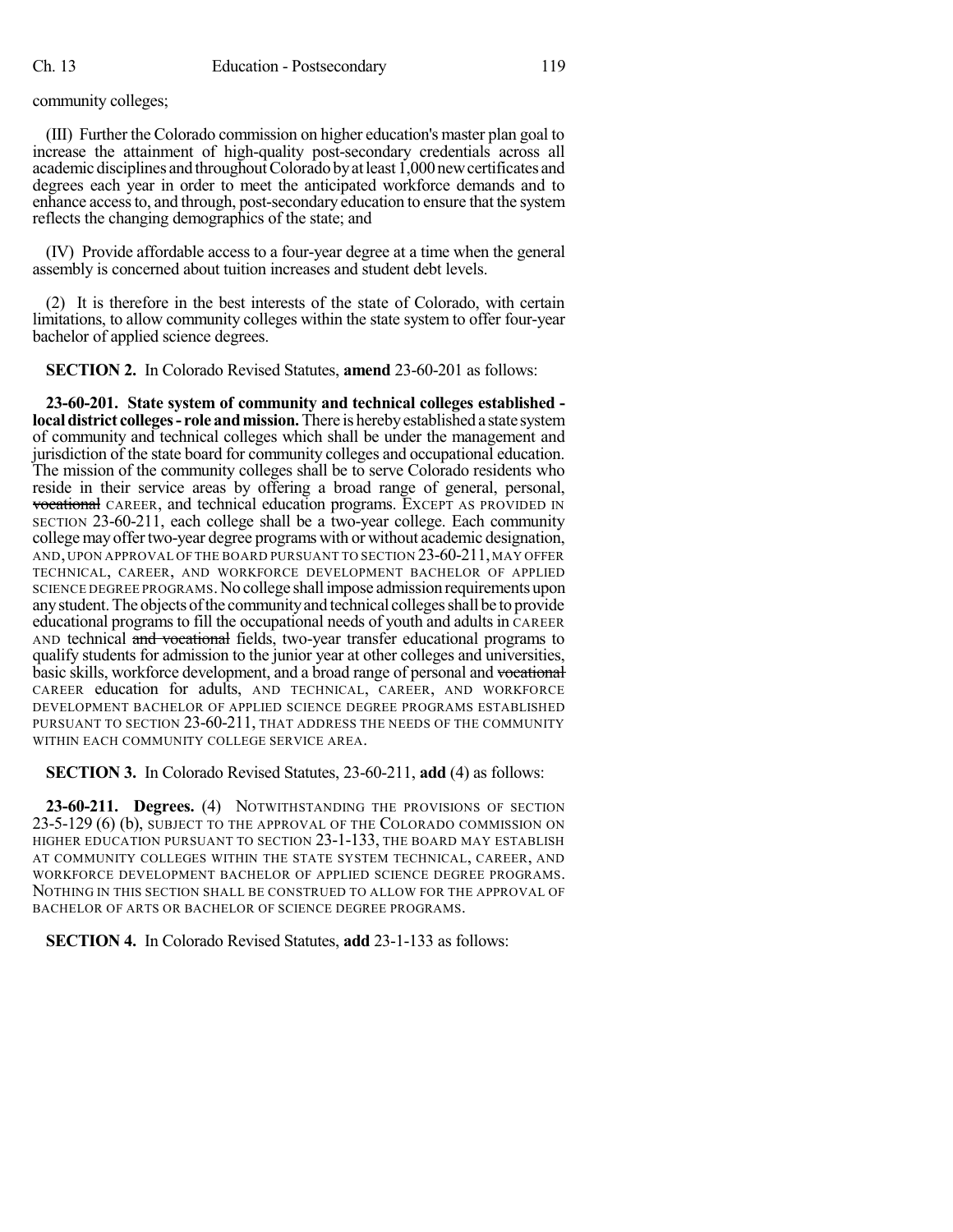**23-1-133. Commission directive - bachelor of applied science degree programs - community colleges - approval.** (1) (a) THE STATE BOARD FOR COMMUNITY COLLEGES AND OCCUPATIONAL EDUCATION, REFERRED TO IN THIS SECTION AS THE "STATE BOARD", SHALL SUBMIT TO THE COMMISSION FOR ITS APPROVAL TECHNICAL, CAREER, AND WORKFORCE DEVELOPMENT BACHELOR OF APPLIED SCIENCE DEGREE PROGRAMS TO BE OFFERED AT ONE OR MORE COMMUNITY COLLEGES WITHIN THE STATE SYSTEM. THE COMMISSION SHALL CONSIDER THE FOLLOWING CRITERIA IN DETERMINING WHETHER TO APPROVE A BACHELOR OF APPLIED SCIENCE DEGREE PROGRAM:

(I) WHETHER THE STATE BOARD PROVIDES DATA DEMONSTRATING WORKFORCE AND STUDENT DEMAND FOR THE DEGREE PROGRAM;

(II) THE REGIONAL AND PROFESSIONAL ACCREDITATION REQUIREMENTS FOR THE DEGREE PROGRAM,IF APPLICABLE, AND WHETHER THE COLLEGE CAN SATISFY THOSE REQUIREMENTS, AS APPROPRIATE, AT BOTH THE INSTITUTIONAL AND PROGRAM LEVELS;

(III) WHETHER THE STATE BOARD CAN DEMONSTRATE THAT PROVIDING THE DEGREE PROGRAM WITHIN THE COMMUNITY COLLEGE SYSTEM IS COST-EFFECTIVE FOR THE STUDENT AND THE COMMUNITY COLLEGE SYSTEM;

(IV) WHETHER THE STATE BOARD CAN DEMONSTRATE THAT THE DEGREE PROGRAM IS SUFFICIENTLY DISTINGUISHABLE FROM:

(A) AN EXISTING DEGREE PROGRAM AT A STATE FOUR-YEAR INSTITUTION OF HIGHER EDUCATION THAT IS PROVIDED TO A STUDENT WHO RESIDES IN THE COMMUNITY COLLEGE'S GEOGRAPHIC SERVICE AREA, AS DEFINED BY THE COMMISSION PURSUANT TO SECTION 23-1-109 (2), WITHOUT THE STUDENT HAVING TO CHANGE HIS OR HER RESIDENCE; OR

(B) A DEGREE PROGRAM THAT HAS BEEN SUCCESSFULLY OFFERED PREVIOUSLY IN CONJUNCTION WITH A STATE FOUR-YEAR INSTITUTION OF HIGHER EDUCATION, WHICH DEGREE PROGRAM WILL BEREINSTATED SOONER THAN THE DEGREE PROGRAM COULD BE OFFERED BY THE COMMUNITY COLLEGE; AND

(V) WHETHER THE BACHELOR OF APPLIED SCIENCE DEGREE PROGRAM COULD BE PROVIDED THROUGH A STATEWIDE TRANSFER AGREEMENT PURSUANT TO SECTION 23-1-108 (7) WITH AN ACCREDITED STATE FOUR-YEAR INSTITUTION IN THE COMMUNITY COLLEGE'S GEOGRAPHIC SERVICE AREA OR WITH AN ACCREDITED STATE FOUR-YEAR INSTITUTION OF HIGHER EDUCATION THAT HAS A STATEWIDE SERVICE AREA, AS DEFINED BY THE COMMISSION PURSUANT TO SECTION 23-1-109 (2), THAT WILL DELIVER AN EXISTING BACHELOR OF APPLIED SCIENCE PROGRAM IN THE COMMUNITY COLLEGE'S GEOGRAPHIC SERVICE AREA SOONER THAN THE DEGREE PROGRAM COULD BE OFFERED BY THE COMMUNITY COLLEGE.

(b) IN ADDITION,IN DETERMINING WHETHER TO APPROVE A BACHELOR OF APPLIED SCIENCE DEGREE PROGRAM, THE COMMISSION:

(I) SHALL CONSIDER WHETHER THE STATE BOARD HAS MET THE CRITERIA SET FORTH IN SUBPARAGRAPHS  $(I)$  to  $(IV)$  of paragraph  $(a)$  of this subsection  $(1)$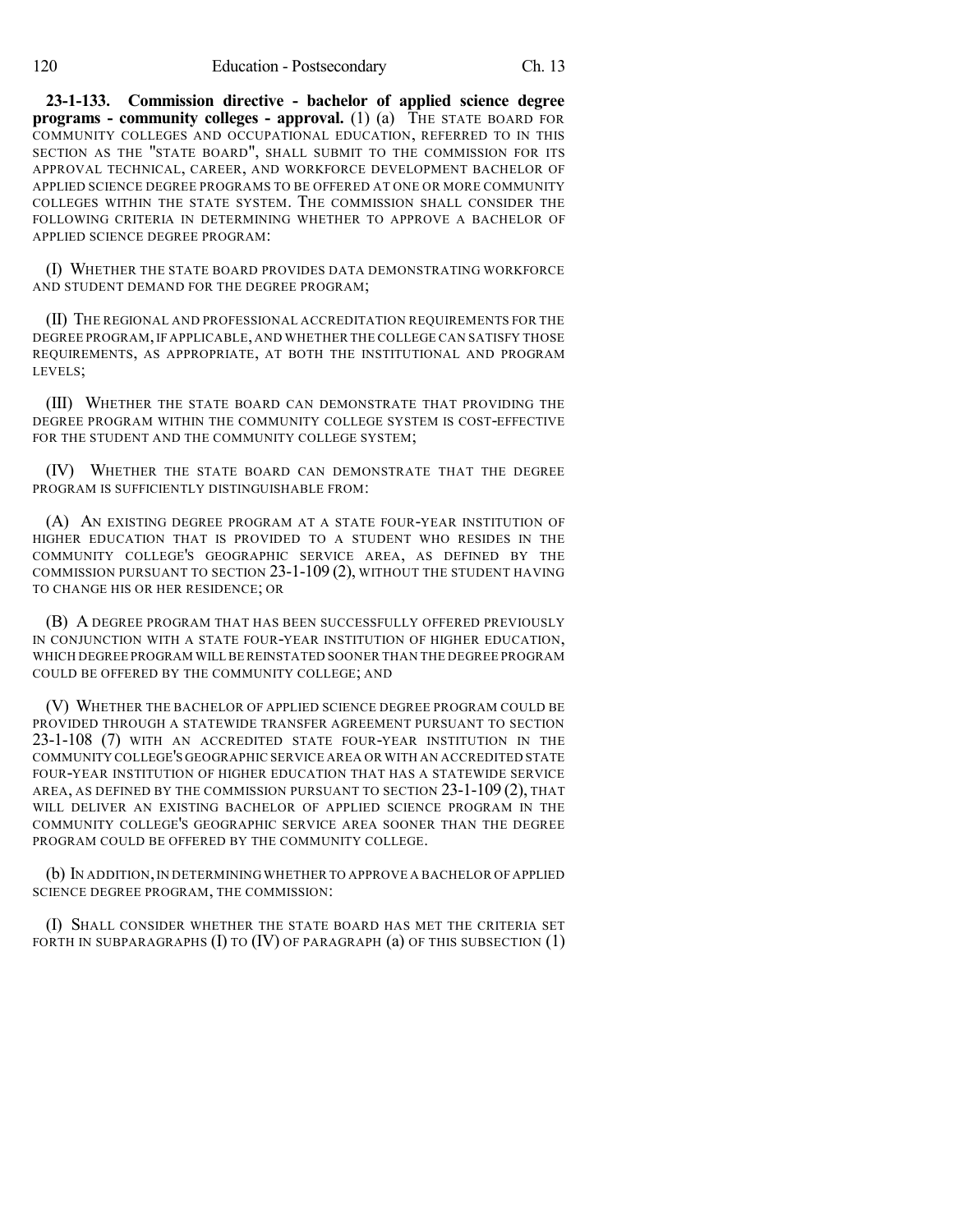AND WHETHER THE PROPOSED BACHELOR OF APPLIED SCIENCE DEGREE PROGRAM IS IN THE BEST INTERESTS OF THE STATE OF COLORADO;

(II) SHALL CONSULT WITH THE STATE BOARD AND STATE FOUR-YEAR INSTITUTIONS OF HIGHER EDUCATION CONCERNING WHETHER THE COLLABORATION DESCRIBED IN SUBPARAGRAPH (V) OF PARAGRAPH (a) OF THIS SUBSECTION (1) IS FEASIBLE; AND

(III) MAY CONSULT WITH ANY STATE FOUR-YEAR INSTITUTION OF HIGHER EDUCATION THAT SHARES THE SAME GEOGRAPHIC SERVICE AREA, AS DEFINED BY THE COMMISSION PURSUANT TO SECTION 23-1-109(2), CONCERNING THE PROPOSED DEGREE PROGRAM TO INFORM THE COMMISSION OF ANY ANTICIPATED SYSTEMWIDE EFFECTS OF THE NEW DEGREE PROGRAM.

(2) (a) IN DETERMINING WHETHER TO APPROVE A BACHELOR OF APPLIED SCIENCE DEGREE PROGRAM FOR AIMS COMMUNITY COLLEGE PURSUANT TO SECTION 23-71-102, THE COMMISSION SHALL CONSIDER THE FOLLOWING CRITERIA:

(I) WHETHER AIMS COMMUNITY COLLEGE PROVIDES DATA DEMONSTRATING WORKFORCE AND STUDENT DEMAND FOR THE DEGREE PROGRAM;

(II) THE REGIONAL AND PROFESSIONAL ACCREDITATION REQUIREMENTS FOR THE DEGREE PROGRAM,IF APPLICABLE, AND WHETHER THE COLLEGE CAN SATISFY THOSE REQUIREMENTS, AS APPROPRIATE, AT BOTH THE INSTITUTIONAL AND PROGRAM LEVELS;

(III) WHETHERAIMS COMMUNITY COLLEGE CAN DEMONSTRATE THAT PROVIDING THE DEGREE PROGRAM WITHIN ITS SERVICE AREA IS COST-EFFECTIVE FOR THE STUDENT AND AIMS COMMUNITY COLLEGE;

(IV) WHETHER AIMS COMMUNITY COLLEGE CAN DEMONSTRATE THAT THE DEGREE PROGRAM IS SUFFICIENTLY DISTINGUISHABLE FROM:

(A) AN EXISTING DEGREE PROGRAM AT A STATE FOUR-YEAR INSTITUTION OF HIGHER EDUCATION THAT IS PROVIDED TO A STUDENT WHO RESIDES IN AIMS COMMUNITY COLLEGE'S GEOGRAPHIC SERVICE AREA, AS DEFINED BY THE COMMISSION PURSUANT TO SECTION 23-1-109 (2), WITHOUT THE STUDENT HAVING TO CHANGE HIS OR HER RESIDENCE; OR

(B) A DEGREE PROGRAM THAT HAS BEEN SUCCESSFULLY OFFERED PREVIOUSLY IN CONJUNCTION WITH A STATE FOUR-YEAR INSTITUTION OF HIGHER EDUCATION, WHICH DEGREE PROGRAM WILL BE REINSTATED SOONER THAN THE DEGREE PROGRAM COULD BE OFFERED BY THE COMMUNITY COLLEGE; AND

(V) WHETHER THE BACHELOR OF APPLIED SCIENCE DEGREE PROGRAM COULD BE PROVIDED THROUGH A STATEWIDE TRANSFER AGREEMENT PURSUANT TO SECTION 23-1-108 (7) WITH AN ACCREDITED STATE FOUR-YEAR INSTITUTION IN AIMS COMMUNITY COLLEGE'S GEOGRAPHIC SERVICE AREA OR WITH AN ACCREDITED STATE FOUR-YEAR INSTITUTION OF HIGHER EDUCATION THAT HAS A STATEWIDE SERVICE AREA, AS DEFINED BY THE COMMISSION PURSUANT TO SECTION 23-1-109 (2), THAT WILL DELIVER AN EXISTING BACHELOR OF APPLIED SCIENCE PROGRAM IN AIMS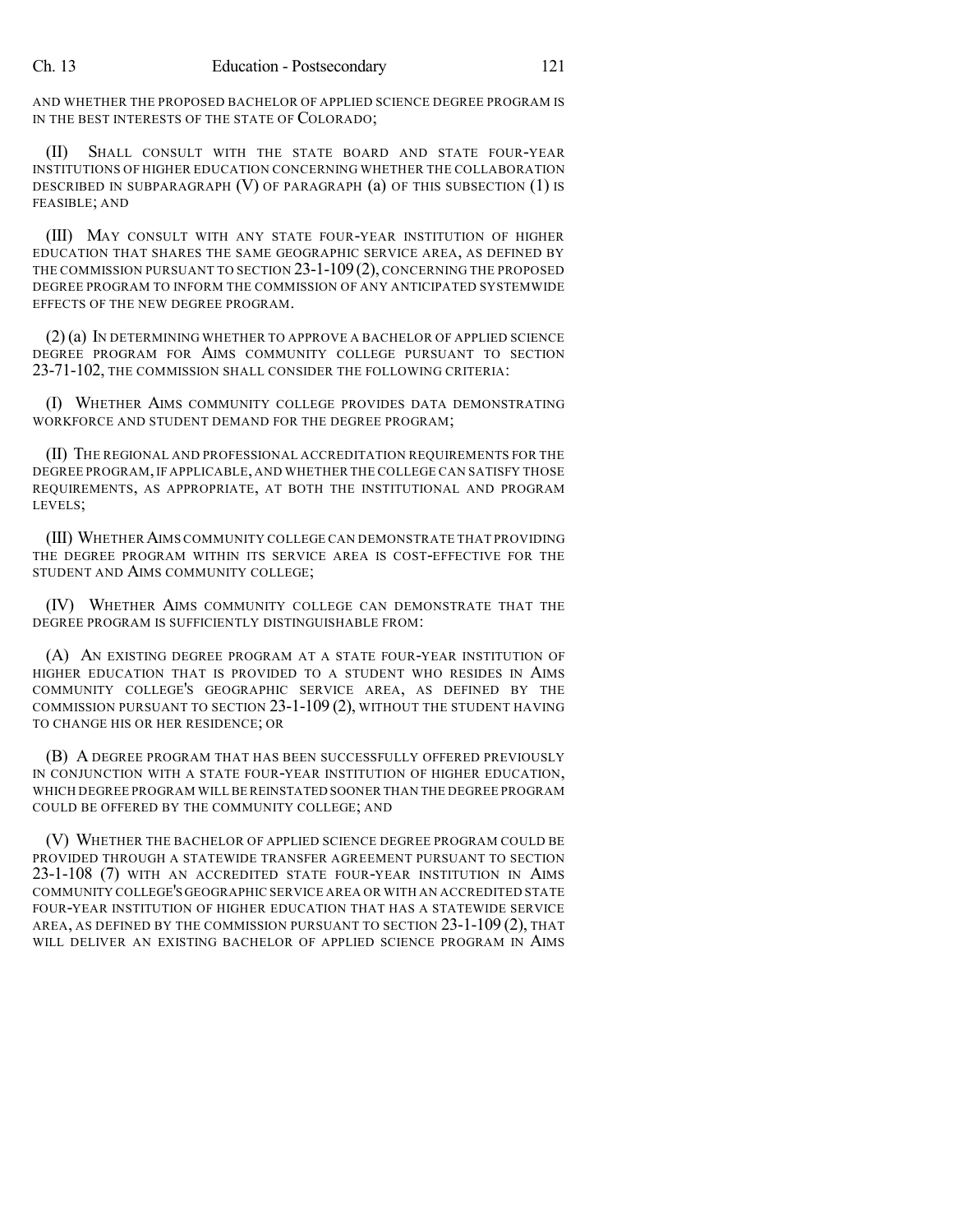COMMUNITY COLLEGE'S GEOGRAPHIC SERVICE AREA SOONER THAN THE DEGREE PROGRAM COULD BE OFFERED BY AIMS COMMUNITY COLLEGE.

(b) IN ADDITION,IN DETERMINING WHETHER TO APPROVE A BACHELOR OF APPLIED SCIENCE DEGREE PROGRAM, THE COMMISSION:

(I) SHALL CONSIDER WHETHER AIMS COMMUNITY COLLEGE HAS MET THE CRITERIA SET FORTH IN SUBPARAGRAPHS  $(I)$  to  $(IV)$  of paragraph  $(a)$  of this SUBSECTION (2) AND WHETHER THE PROPOSED BACHELOR OF APPLIED SCIENCE DEGREE PROGRAM IS IN THE BEST INTERESTS OF THE STATE OF COLORADO;

(II) SHALL CONSULT WITH AIMS COMMUNITY COLLEGE AND STATE FOUR-YEAR INSTITUTIONS OF HIGHER EDUCATION CONCERNING WHETHER THE COLLABORATION DESCRIBED IN SUBPARAGRAPH (V) OF PARAGRAPH (a) OF THIS SUBSECTION (2) IS FEASIBLE; AND

(III) MAY CONSULT WITH ANY STATE FOUR-YEAR INSTITUTION OF HIGHER EDUCATION THAT SHARES THE SAME GEOGRAPHIC SERVICE AREA, AS DEFINED BY THE COMMISSION PURSUANT TO SECTION 23-1-109(2), CONCERNING THE PROPOSED DEGREE PROGRAM TO INFORM THE COMMISSION OF ANY ANTICIPATED SYSTEMWIDE EFFECTS OF THE NEW DEGREE PROGRAM.

**SECTION 5.** In Colorado Revised Statutes,  $23-1-108$ , **amend**  $(7)$  (a) and  $(7)$  (b) as follows:

**23-1-108. Duties and powers of the commission with regard to systemwide planning.** (7) (a) The commission shall establish, after consultation with the governing boards of institutions, and enforce statewide degree transfer agreements between two-year and four-year state institutions of higher education and among four-year state institutions of higher education. Governing boards and state institutions of higher education shall implement the statewide degree transfer agreements and the commission policies relating to the statewide degree transfer agreements. The statewide degree transfer agreements shall include provisions under which state institutions of higher education shall accept all credit hours of acceptable course work for automatic transfer froman associate of arts, ASSOCIATE OF APPLIED SCIENCE, or associate of science degree program in another state institution of higher education in Colorado. The commission shall have final authority in resolving transfer disputes.

(b) (I) A student who completes an associate of arts, ASSOCIATE OF APPLIED SCIENCE, or associate of science degree that is the subject of a statewide degree transfer agreement and who transfers from the state institution of higher education that awarded the degree to a four-year state institution of higher education shall, if admitted, be enrolled with junior status. Successful completion of an associate of arts, ASSOCIATE OF APPLIED SCIENCE, or associate of science degree does not guarantee the degree holder admission to a four-year state institution of higher education.

(II) A state institution of higher education that admits as a junior a student who holds an associate of arts degree, ASSOCIATE OF APPLIED SCIENCE DEGREE, or associate of science degree that is the subject of a statewide degree transfer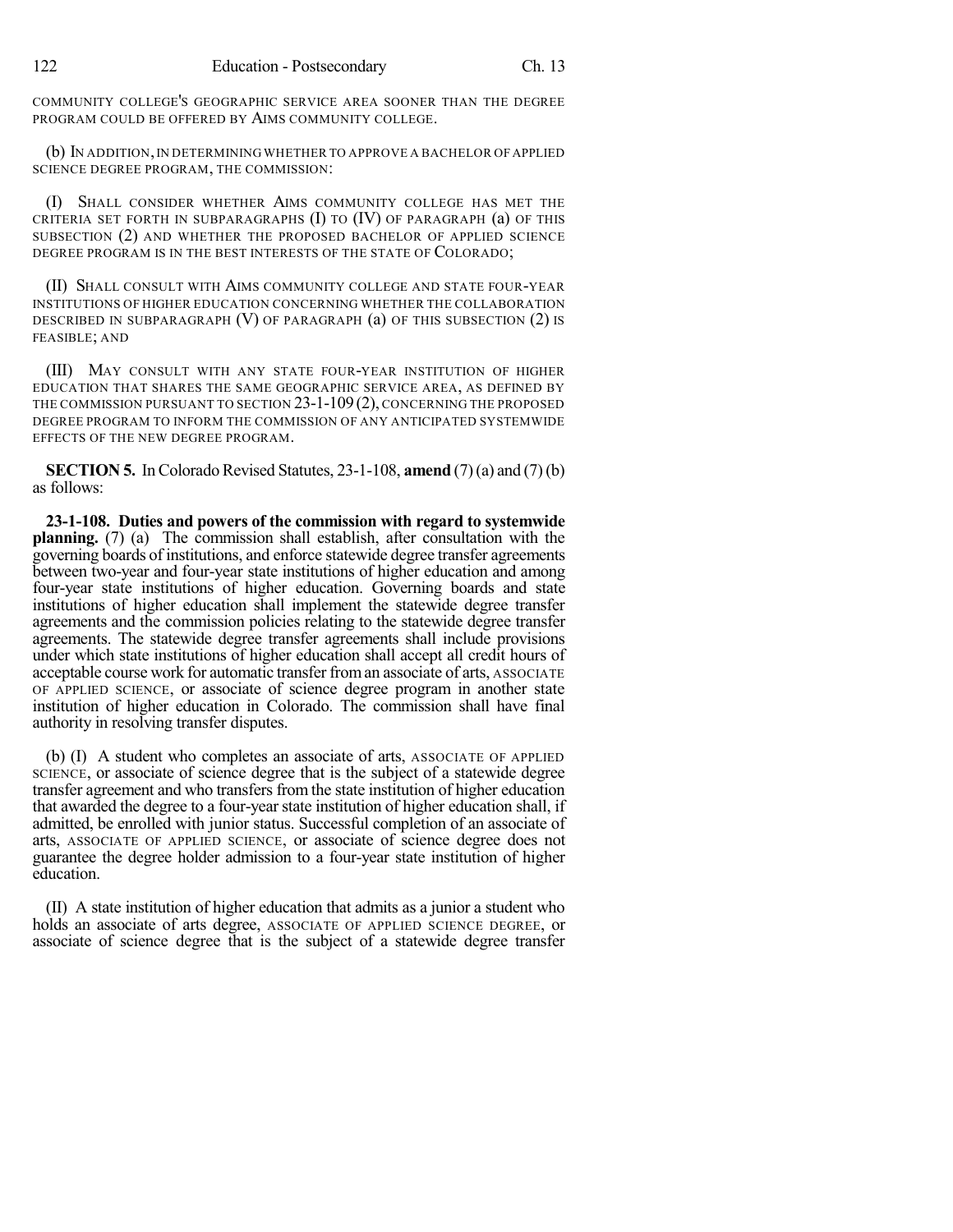agreement may not require the student to complete any additional credit hours of lower-division general education courses; except that the institution may require the student to complete additional lower-division general education courses if necessary for preparation in the degree program in which the student enrolls so long as the additional courses are consistent with published degree program requirements for native students and do not extend the time to degree completion beyond that required for native students in the same degree program. ALL CREDIT HOURS OF ACCEPTABLE COURSE WORK COMPLETED BY A STUDENT WHO HOLDS AN ASSOCIATE OF APPLIED SCIENCE DEGREE THAT IS THE SUBJECT OF A STATEWIDE DEGREE TRANSFER AGREEMENT AND WHO TRANSFERS FROM THE STATE INSTITUTION OF HIGHER EDUCATION THAT AWARDED THE ASSOCIATE DEGREE TO A STATE FOUR-YEAR INSTITUTION OF HIGHER EDUCATION SHALL BE APPLICABLE ONLY TO A BACHELOR OF APPLIED SCIENCE DEGREE PROGRAM, EXCEPT FOR COURSES THAT ARE SUBJECT TO TRANSFER PURSUANT TO OTHER TRANSFER AGREEMENTS.

**SECTION 6.** In Colorado Revised Statutes, 23-1-113.3, **amend** (2) (a) and (3) introductory portion as follows:

**23-1-113.3. Commission directive - basic skills courses.** (2) (a) Adams state university, Colorado Mesa university, WESTERN STATE COLORADO UNIVERSITY IN CHAFFEE AND GUNNISON COUNTIES, any local community college, and any community college governed by the state board for community colleges and occupational education may offer basic skills courses, as defined in section  $23-1-113(11)$  (b), and receive stipend payments from the state on behalf of eligible undergraduate students, as defined in section 23-18-102 (5), enrolled in basic skills courses.

(3) The state board for community colleges and occupational education, local community colleges, Adams state university, and Colorado Mesa university, AND WESTERN STATE COLORADO UNIVERSITY shall:

**SECTION 7.** In Colorado Revised Statutes, **amend** 23-56-101 as follows:

**23-56-101. University established - role and mission.** There is hereby established a university at Gunnison, which shall be known as Western state Colorado university. Western state Colorado university shall be a general baccalaureate institution with moderately selective admission standards. Western state Colorado university shall offer undergraduate liberal arts and sciences, teacher preparation, and business degree programs, BASIC SKILLS COURSES RECEIVING RESIDENT CREDIT PURSUANT TO SECTION 23-1-113.3, and a limited number of graduate programs. Western state Colorado university shall also serve as a regional education provider.

**SECTION 8.** In Colorado Revised Statutes, **amend** 23-71-102 as follows:

**23-71-102. Definitions.** As used in this article, unless the context otherwise requires:

(1) (a) "Junior college" means an educational institution that provides not more than two years of training in the arts, sciences, and humanities beyond the twelfth grade of the public high school curriculum or vocational education and that